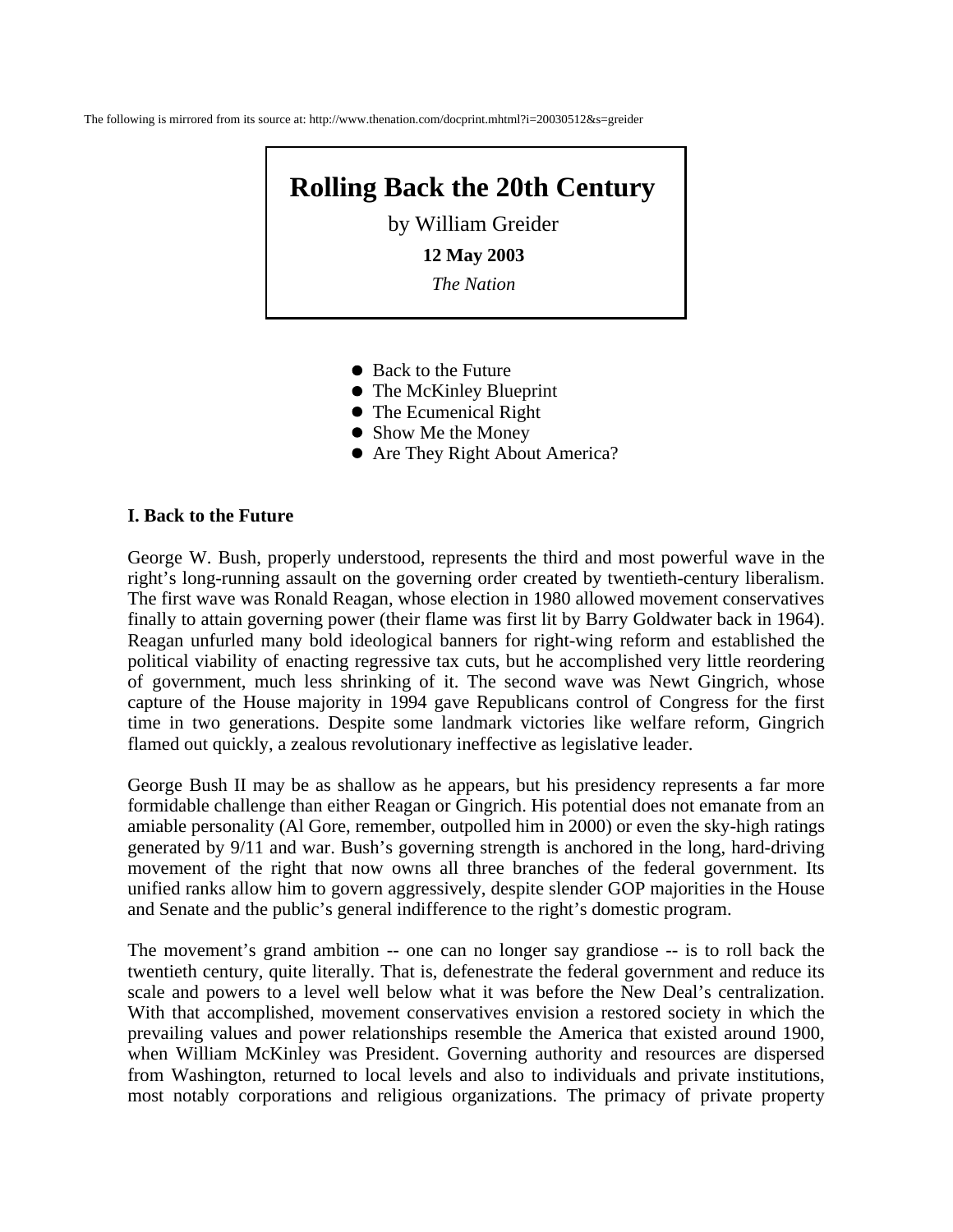rights is re-established over the shared public priorities expressed in government regulation. Above all, private wealth -- both enterprises and individuals with higher incomes -- are permanently insulated from the progressive claims of the graduated income tax.

These broad objectives may sound reactionary and destructive (in historical terms they are), but hard-right conservatives see themselves as liberating reformers, not destroyers, who are rescuing old American virtues of self-reliance and individual autonomy from the clutches of collective action and "statist" left-wingers. They do not expect any of these far-reaching goals to be fulfilled during Bush's tenure, but they do assume that history is on their side and that the next wave will come along soon (not an unreasonable expectation, given their great gains during the past thirty years). Right-wingers -- who once seemed frothy and fratricidal -- now understand that three steps forward, two steps back still adds up to forward progress. It's a long march, they say. Stick together, because we are winning.

Many opponents and critics (myself included) have found the right's historic vision so improbable that we tend to guffaw and misjudge the political potency of what it has put together. We might ask ourselves: If these ideas are so self-evidently cockeyed and reactionary, why do they keep advancing? The right's unifying idea -- get the government out of our lives -- has broad popular appeal, at least on a sentimental level, because it represents an authentic core value in the American experience ("Don't tread on me" was a slogan in the Revolution). But the true source of its strength is the movement's fluid architecture and durability over time, not the passing personalities of Reagan-Gingrich-Bush or even the big money from business. The movement has a substantial base that believes in its ideological vision -- people alarmed by cultural change or injured in some way by government intrusions, coupled with economic interests that have very strong reasons to get government off their backs -- and the right has created the political mechanics that allow these disparate elements to pull together. Cosmopolitan corporate executives hold their noses and go along with Christian activists trying to stamp out "decadent" liberal culture. Fed-up working-class conservatives support business's assaults on their common enemy, liberal government, even though they may be personally injured when business objectives triumph.

The right's power also feeds off the general decay in the political system -- the widely shared and often justifiable resentments felt toward big government, which no longer seems to address the common concerns of ordinary citizens.

I am not predicting that the right will win the governing majority that could enact the whole program, in a kind of right-wing New Deal -- and I will get to some reasons why I expect their cause to fail eventually. The farther they advance, however, the less inevitable is their failure.

# **II. The McKinley Blueprint**

In the months after last November's elections, the Bush Administration rattled progressive sensibilities with shock and awe on the home front -- a barrage of audacious policy initiatives: Allow churches to include sanctuaries of worship in buildings financed by federal housing grants. Slash hundreds of billions in domestic programs, especially spending for the poor, even as the Bush tax cuts kick in for the well-to-do. At the behest of Big Pharma, begin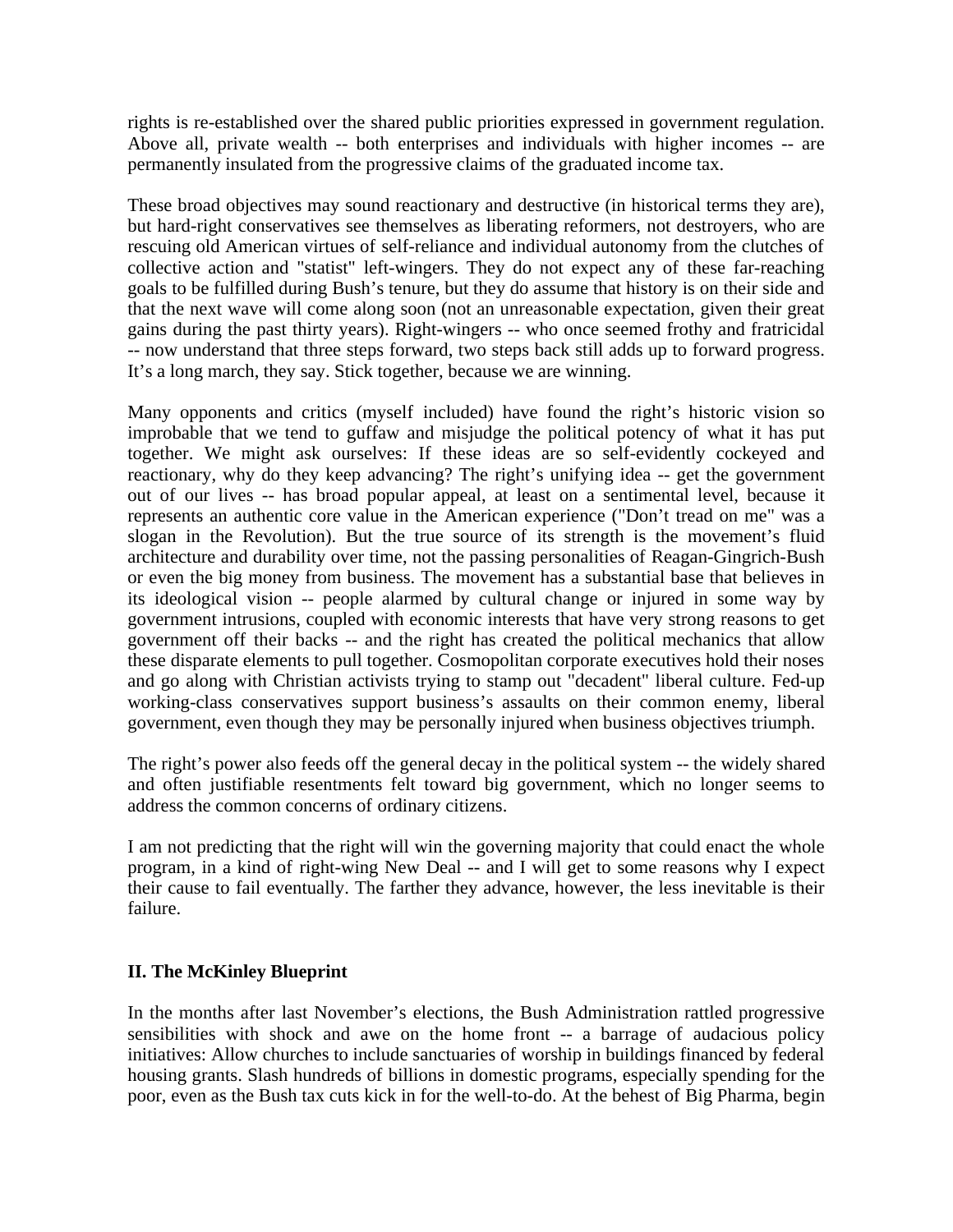prosecuting those who help the elderly buy cheaper prescription drugs in Canada. Compel the District of Columbia to conduct federally financed school voucher experiments (even though DC residents are overwhelmingly opposed). Reform Medicaid by handing it over to state governments, which will be free to make their own rules, much like welfare reform. Do the same for housing aid, food stamps and other long-established programs. Redefine "wetlands" and "wilderness" so that millions of protected acres are opened for development.

Liberal activists gasped at the variety and dangerous implications (the public might have been upset too but was preoccupied with war), while conservatives understood that Bush was laying the foundations, step by step, toward their grand transformation of American life. These are the concrete elements of their vision:

- Eliminate federal taxation of private capital, as the essential predicate for dismantling the progressive income tax. This will require a series of reform measures (one of them, repeal of the estate tax, already accomplished). Bush has proposed several others: elimination of the tax on stock dividends and establishment of new tax-sheltered personal savings accounts for the growing "investor class." Congress appears unwilling to swallow these, at least this year, but their introduction advances the education-agitation process. Future revenue would be harvested from a single-rate flat tax on wages or, better still, a stiff sales tax on consumption. Either way, labor gets taxed, but not capital. The 2003 Economic Report of the President [ PDF , 397 pages, 2.7MB], prepared by the Council of Economic Advisers, offers a primer on the advantages of a consumption tax and how it might work. Narrowing the tax base naturally encourages smaller government.
- Gradually phase out the pension-fund retirement system as we know it, starting with Social Security privatization but moving eventually to breaking up the other large pools of retirement savings, even huge public-employee funds, and converting them into individualized accounts. Individuals will be rewarded for taking personal responsibility for their retirement with proposed "lifetime savings" accounts where capital is stored, forever tax-exempt. Unlike IRAs, which provide a tax deduction for contributions, wages are taxed upfront but permanently tax-sheltered when deposited as "lifetime" capital savings, including when the money is withdrawn and spent. Thus this new format inevitably threatens the present system, in which employers get a tax deduction for financing pension funds for their workers. The new alternative should eventually lead to repeal of the corporate tax deduction and thus relieve business enterprise of any incentive to finance pensions for employees. Everyone takes care of himself.
- Withdraw the federal government from a direct role in housing, healthcare, assistance to the poor and many other long-established social priorities, first by dispersing program management to local and state governments or private operators, then by steadily paring down the federal government's financial commitment. If states choose to kill an aid program rather than pay for it themselves, that confirms that the program will not be missed. Any slack can be taken up by the private sector, philanthropy and especially religious institutions that teach social values grounded in faith.
- Restore churches, families and private education to a more influential role in the nation's cultural life by giving them a significant new base of income -- public money. When "school choice" tuitions are fully available to families, all taxpayers will be compelled to help pay for private school systems, both secular and religious, including Catholic parochial schools. As a result, public schools will likely lose some of their financial support, but their enrollments are expected to shrink anyway, as some families opt out. Although the core of Bush's "faith-based initiative" stalled in Congress, he is advancing it through new administrative rules. The voucher strategy faces many political hurdles, but the Supreme Court is out ahead, clearing away the constitutional objections.
- Strengthen the hand of business enterprise against burdensome regulatory obligations, especially environmental protection, by introducing voluntary goals and "market-driven" solutions. These will locate the decision-making on how much progress is achievable within corporate managements rather than enforcement agencies (an approach also championed in this year's Economic Report). Down the road, when a more aggressive right-wing majority is secured for the Supreme Court, conservatives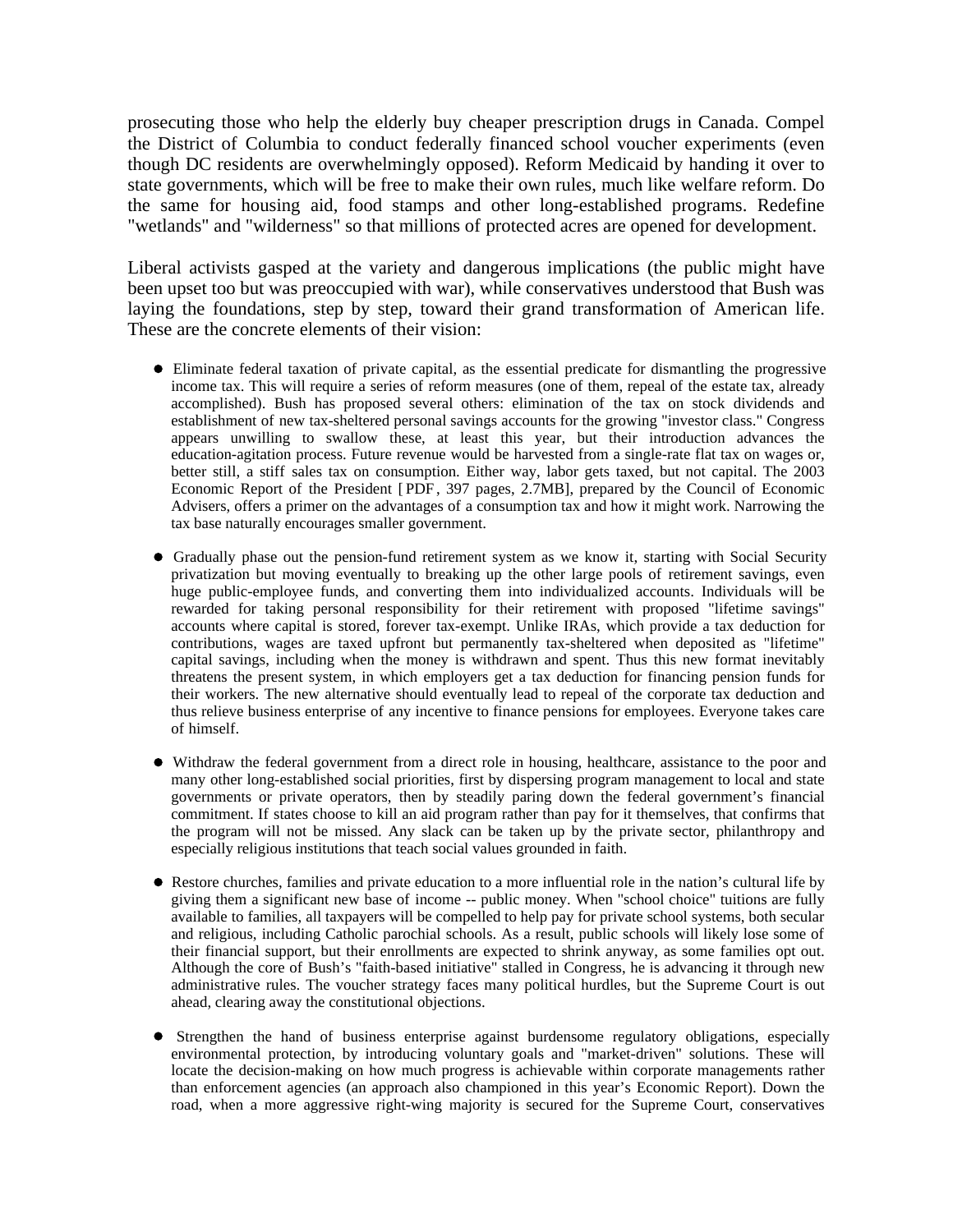expect to throw a permanent collar around the regulatory state by enshrining a radical new constitutional doctrine. It would require government to compensate private property owners, including businesses, for new regulations that impose costs on them or injure their profitability, a formulation sure to guarantee far fewer regulations [see Greider, "The Right and US Trade Law," October 15, 2001].

Smash organized labor. Though unions have lost considerable influence, they remain a major obstacle to achieving the right's vision. Public-employee unions are formidable opponents on issues like privatization and school vouchers. Even the declining industrial unions still have the resources to mobilize a meaningful counterforce in politics. Above all, the labor movement embodies the progressives' instrument of power: collective action. The mobilizations of citizens in behalf of broad social demands are inimical to the right's vision of autonomous individuals, in charge of their own affairs and acting alone. Unions may be taken down by a thousand small cuts, like stripping "homeland security" workers of union protection. They will be more gravely weakened if pension funds, an enduring locus of labor power, are privatized.

Looking back over this list, one sees many of the old peevish conservative resentments -- Social Security, the income tax, regulation of business, labor unions, big government centralized in Washington -- that represent the great battles that conservatives lost during early decades of the twentieth century. That is why the McKinley era represents a lost Eden the right has set out to restore. Grover Norquist, president of Americans for Tax Reform and a pivotal leader in the movement's inside-outside politics, confirms this observation. "Yes, the McKinley era, absent the protectionism," he agrees, is the goal. "You're looking at the history of the country for the first 120 years, up until Teddy Roosevelt, when the socialists took over. The income tax, the death tax, regulation, all that." (In foreign policy, at least, the Bush Administration could fairly be said to have already restored the spirit of that earlier age. Justifying the annexation of the Philippines, McKinley famously explained America's purpose in the world: "There was nothing left for us to do but to take them all, and to educate the Filipinos, and uplift and civilize and Christianize them, and by God's grace do the very best we could by them, as our fellow men for whom Christ also died.")

But the right employs a highly selective memory. McKinley Republicans, aligned with the newly emergent industrial titans, did indeed hold off the Progressive advocates of a federal income tax and other reforms, while its high tariffs were the equivalent of a stiff consumption tax. And its conservative Supreme Court blocked regulatory laws designed to protect society and workers as unconstitutional intrusions on private property rights.

But the truth is that McKinley's conservatism broke down not because of socialists but because a deeply troubled nation was awash in social and economic conflicts, inequities generated by industrialization and the awesome power consolidating in the behemoth industrial corporations (struggles not resolved until economic crisis spawned the New Deal). Reacting to popular demands, Teddy Roosevelt enacted landmark Progressive reforms like the first federal regulations protecting public health and safety and a ban on corporate campaign contributions. Both Roosevelt and his successor, Republican William Howard Taft, endorsed the concept of a progressive income tax and other un-Republican measures later enacted under Woodrow Wilson.

George W. Bush does not of course ever speak of the glories of the McKinley era or acknowledge his party's retrograde objectives (Ari Fleischer would bat down any suggestions to the contrary). Conservatives learned, especially from Gingrich's implosion, to avoid flamboyant ideological proclamations. Instead, the broader outlines are only hinted at in various official texts. But there's nothing really secretive about their intentions.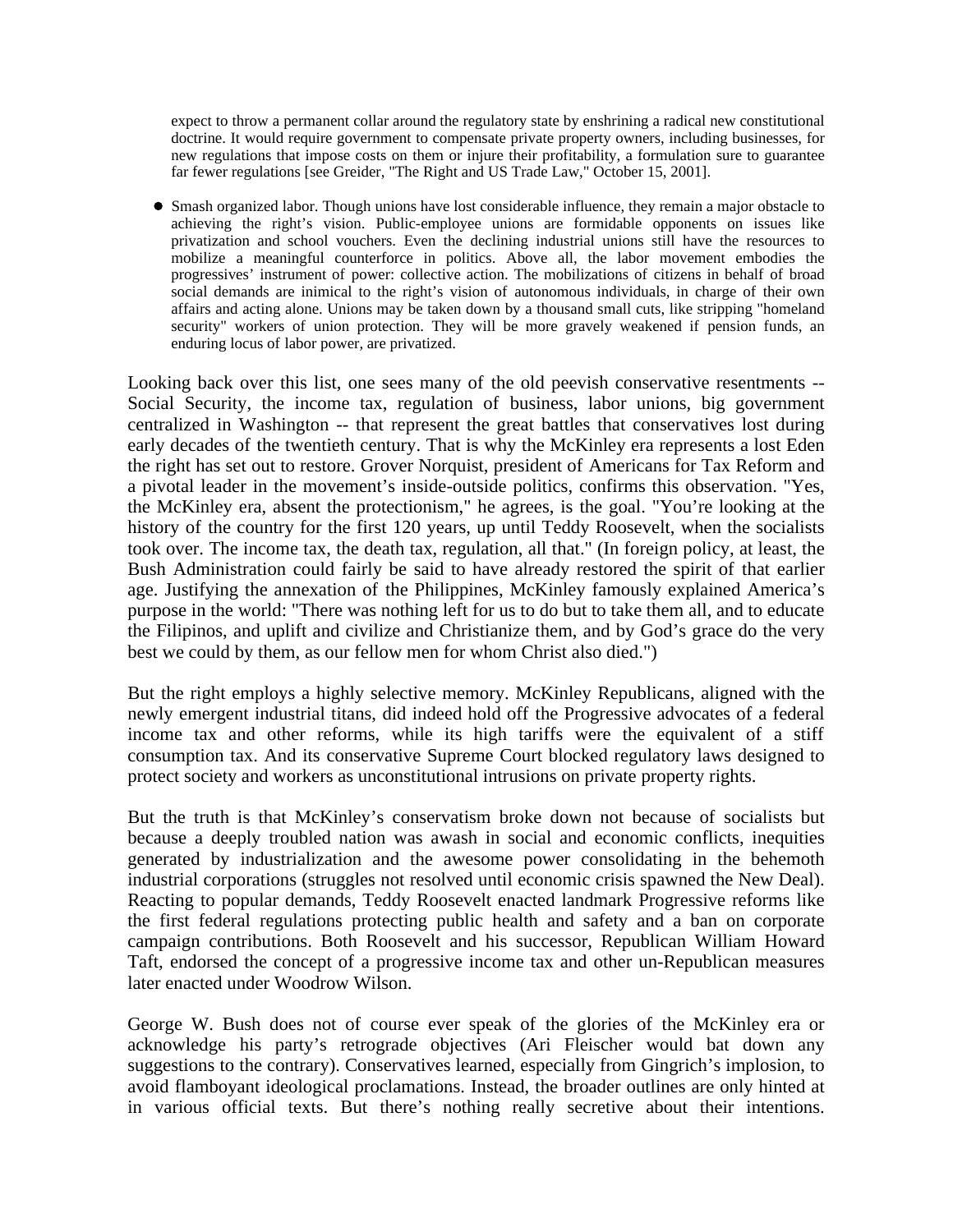Right-wing activists and think tanks have been openly articulating the goals for years. Some of their ideas that once sounded loopy are now law.

## **III. The Ecumenical Right**

The movement "is moving with the speed of a glacier," explains Martin Anderson, a senior fellow at Stanford's Hoover Institution who served as Reagan's house intellectual, the keeper of the flame, and was among the early academics counseling George W. Bush. "It moves very slowly, stops sometimes, even retreats, but then it moves forward again. Sometimes, it comes up against a tree and seems stuck, then the tree snaps and people say, 'My gosh, it's a revolution.'" To continue the metaphor, Anderson thinks this glacier will run up against some big boulders that do not yield, that the right will eventually be stopped short of grand objectives like small government or elimination of the income tax. But they've made impressive progress so far.

For the first time since the 1920s, Congress, the White House and the Supreme Court are all singing from same hymnal and generally reinforcing one another. The Court's right-wing majority acts to shrink federal authority, block citizen challenges of important institutions and hack away at the liberal precedents on civil rights, regulatory law and many other matters (it even decides an election for its side, when necessary).

Bush, meanwhile, has what Reagan lacked -- a Reaganite majority in Congress. When the Gipper won in 1980, most Republicans in Congress were still traditional conservatives, not radical reformers. The majority of House Republicans tipped over to the Reaganite identity in 1984, a majority of GOP senators not until 1994. The ranks of the unconverted -- Republicans who refuse to sign Norquist's pledge not to raise taxes -- are now, by his count, down to 5 percent in the House caucus, 15 percent in the Senate.

This ideological solidarity is a central element in Bush's governing strength. So long as he can manage the flow of issues in accord with the big blueprint, the right doesn't shoot at him when he makes politically sensitive deviations (import quotas for steel or the lavish new farm-subsidy bill). It also helps that, especially in the House, the GOP leaders impose Stalinist discipline on their troops. Bush also reassures the far right by making it clear that he is one of them. Reagan used to stroke the Christian right with strong rhetoric on social issues but gave them very little else (the man was from Hollywood, after all). Bush is a true believer, a devout Christian and exceedingly public about it. Bush's principal innovation -- a page taken from Bill Clinton's playbook -- is to confuse the opposition's issues by offering his own compassion-lite alternatives, co-opting or smothering Democratic initiatives. Unlike Clinton, Bush does not mollify his political base with empty gestures. Their program is his program.

"Reagan talked a good game on the domestic side but he actually didn't push for much," says Paul Weyrich, leader of the Free Congress Foundation and a movement pioneer. "Likewise, the Gingrich era was a lot of rhetoric. This Administration is far more serious and disciplined. . . . they have better outreach than any with which I have dealt. These people have figured out how to communicate regularly with their base, make sure it understands what they're doing. When they have to go against their base, they know how to inoculate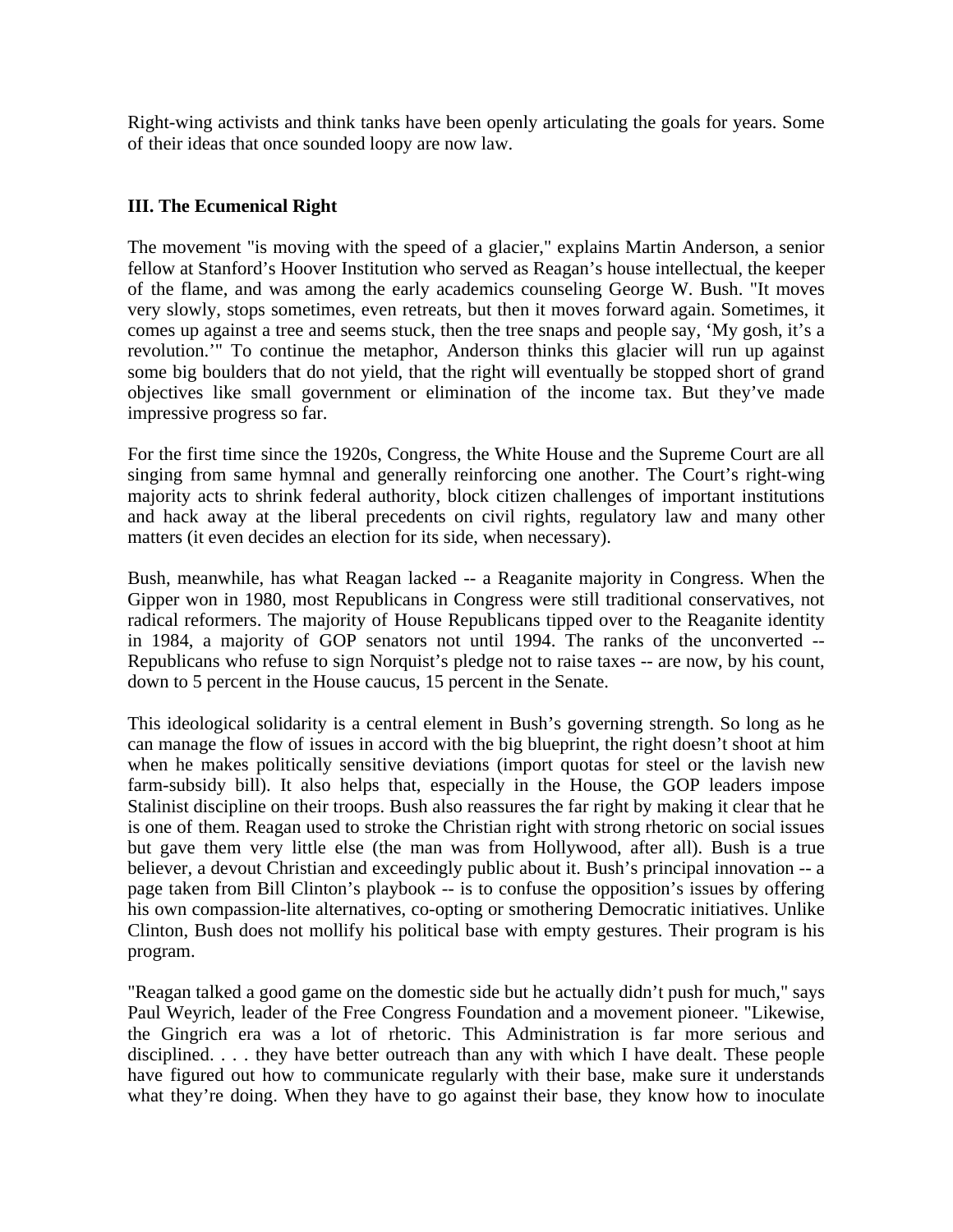themselves against what might happen."

Norquist's ambition is that building on its current strength, the right can cut government by half over the next twenty-five years to "get it down to the size where we can drown it in the bathtub" [see Robert Dreyfuss, "Grover Norquist: 'Field Marshal' of the Bush Tax Plan," May 14, 2001]. The federal government would shrink from 20 percent of GDP to 10 percent, state and local government from 12 to 6 percent. When vouchers become universally available, he expects public schools to shrink from 6 to 3 percent of GDP. "And we'll have better schools," he assures. People like Norquist play the role of constantly pushing the boundaries of the possible. "I'm lining up support to abolish the alternative minimum tax," he says. "Has Bush spoken to this? No. I want to run ahead, put our guys on the record for it. So I will be out in front of the Bush Administration, not attacking the Bush Administration. Will he do everything we want? No, but you know what? I don't care."

Americans for Tax Reform serves as a kind of "action central" for a galaxy of conservative interests, with support from corporate names like Microsoft, Pfizer, AOL Time Warner, R.J. Reynolds and the liquor industry. "The issue that brings people to politics is what they want from government," Norquist explains. "All our people want to be left alone by government. To be in this coalition, you only need to have your foot in the circle on one issue. You don't need a *Weltanschauung* , you don't have to agree with every other issue, so long as the coalition is right on yours. That's why we don't have the expected war within the center-right coalition. That's why we can win."

One of the right's political accomplishments is bringing together diverse, once-hostile sectarians. "The Republican Party used to be based in the Protestant mainline and aggressively kept its distance from other religions," Norquist observes. "Now we've got observant Catholics, the people who go to mass every Sunday, evangelical Christians, Mormons, orthodox Jews, Muslims." How did it happen? "The secular left has created an ecumenical right," he says. This new tolerance, including on race, may represent meaningful social change, but of course the right also still feeds on intolerance too, demonizing those whose values or lifestyle or place of birth does not conform to their idea of "American."

This tendency, Norquist acknowledges, is a vulnerability. The swelling ranks of Latino and Asian immigrants could become a transforming force in American politics, once these millions of new citizens become confident enough to participate in election politics (just as European immigrants became a vital force for liberal reform in the early twentieth century). So Bush labors to change the party's anti-immigrant profile (and had some success with Mexican-Americans in Texas).

Norquist prefers to focus on other demographic trends that he believes insure the right's eventual triumph: As the children of the New Deal die off, he asserts, they will be replaced by young "leave me alone" conservatives. Anderson, the former Reagan adviser, is less certain. "Most of the people like what government is doing," he observes. "So long as it isn't overintrusive and so forth, they're happy with it."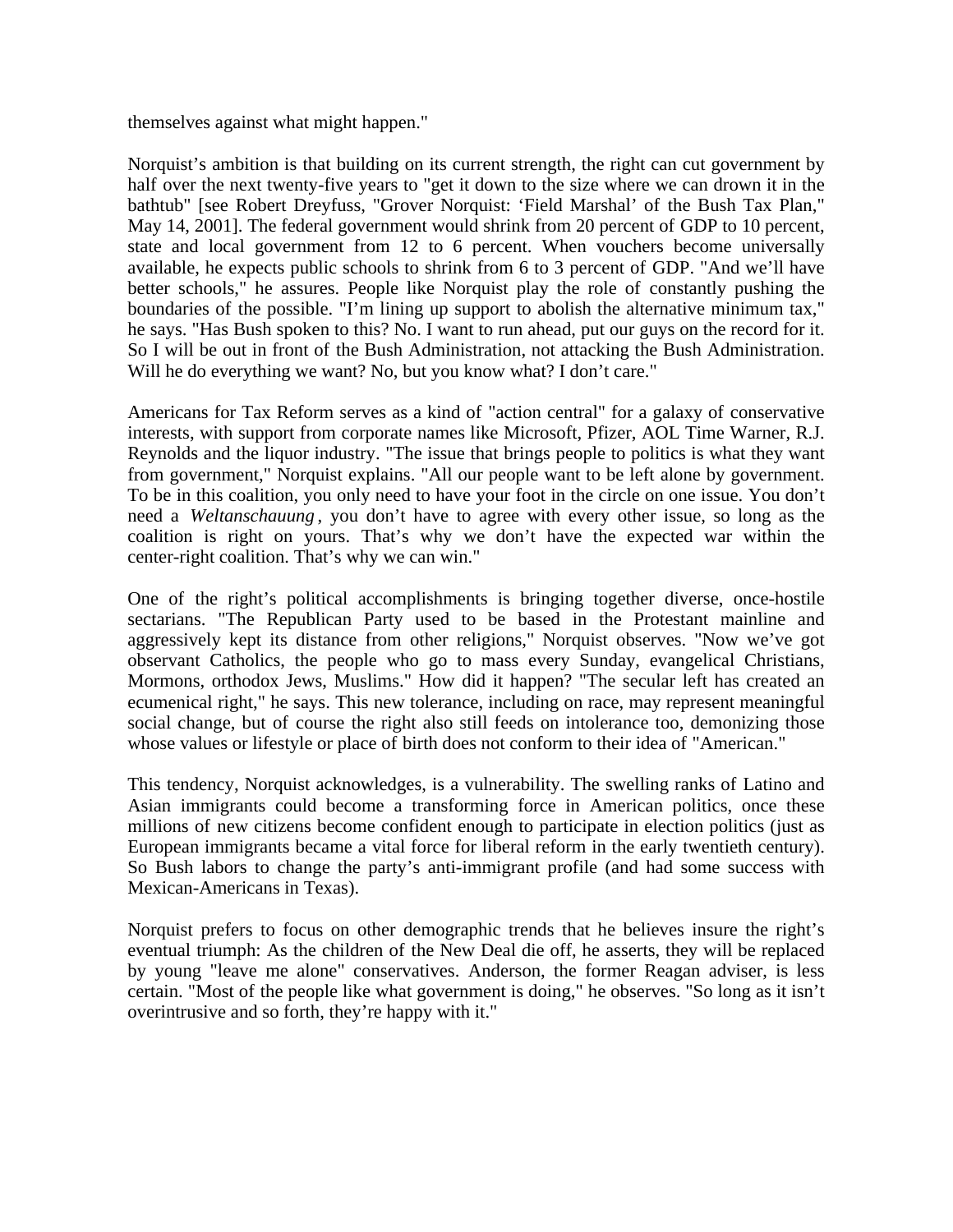#### **IV. Show Me the Money**

Ideology may provide the unifying umbrella, but the real glue of this movement is its iron rule for practical politics: Every measure it enacts, every half-step it takes toward the grand vision, must deliver concrete rewards to one constituency or another, often several -- and right now, not in the distant future. Usually the reward is money. There is nothing unusual or illegitimate about that, but it sounds like raw hypocrisy considering that the right devotes enormous energy to denouncing "special-interest politics" on the left (schoolteachers, labor unions, bureaucrats, Hollywood). The right's interest groups, issue by issue, bring their muscle to the cause. Bush's "lifetime savings" accounts constitute a vast new product line for the securities industry, which is naturally enthused about marketing and managing these accounts. The terms especially benefit the well-to-do, since a family of four will be able to shelter up to \$45,000 annually (that's more than most families earn in a year). The White House has enlisted Fortune 500 companies to spread the good news to the investor class in their regular mailings to shareholders.

Bush's "market-friendly" reforms for healthcare would reward two business sectors that many consumers regard as the problem -- drug companies and HMOs. Big Pharma would get the best of all worlds: a federal subsidy for prescription drug purchases by the elderly, but without any limits on the prices. The insurance industry is invited to set up a privatized version of Medicare that would compete with the government-run system (assuming there are enough senior citizens willing to take that risk).

Some rewards are not about money. Bush has already provided a victory for "pro-lifers" with the ban on late-term abortions. The antiabortionists are realists now and no longer badger the GOP for a constitutional amendment, but perhaps a future Supreme Court, top-heavy with right-wing appointees, will deliver for them. Republicans are spoiling for a fight over guns in 2004, when the federal ban on assault rifles is due to expire. Liberals, they hope, will try to renew the law so the GOP can deliver a visible election-year reward by blocking it. (Gun-control advocates are thinking of forcing Bush to choose between the gun lobby and public opinion.)

The biggest rewards, of course, are about taxation, and the internal self-discipline is impressive. When Reagan proposed his huge tax-rate cuts in 1981, the K Street corporate lobbyists piled on with their own list of goodies and the White House lost control; Reagan's tax cuts wound up much larger than he intended. This time around, business behaved itself when Bush proposed a tax package in 2001 in which its wish list was left out. "They supported the 2001 tax cuts because they knew there was going to be another tax cut every year and, if you don't support this year's, you go to the end of the line next time," Norquist says. Their patience has already been rewarded. The antitax movement follows a well-defined script for advancing step by step to the ultimate goal. Norquist has organized five caucuses to agitate and sign up Congressional supporters on five separate issues: estate-tax repeal (already enacted but still vulnerable to reversal); retirement-savings reforms; elimination of the alternative minimum tax; immediate business deductions for capital investment expenses (instead of a multiyear depreciation schedule); and zero taxation of capital gains. "If we do all of these things, there is no tax on capital and we are very close to a flat tax," Norquist exclaims.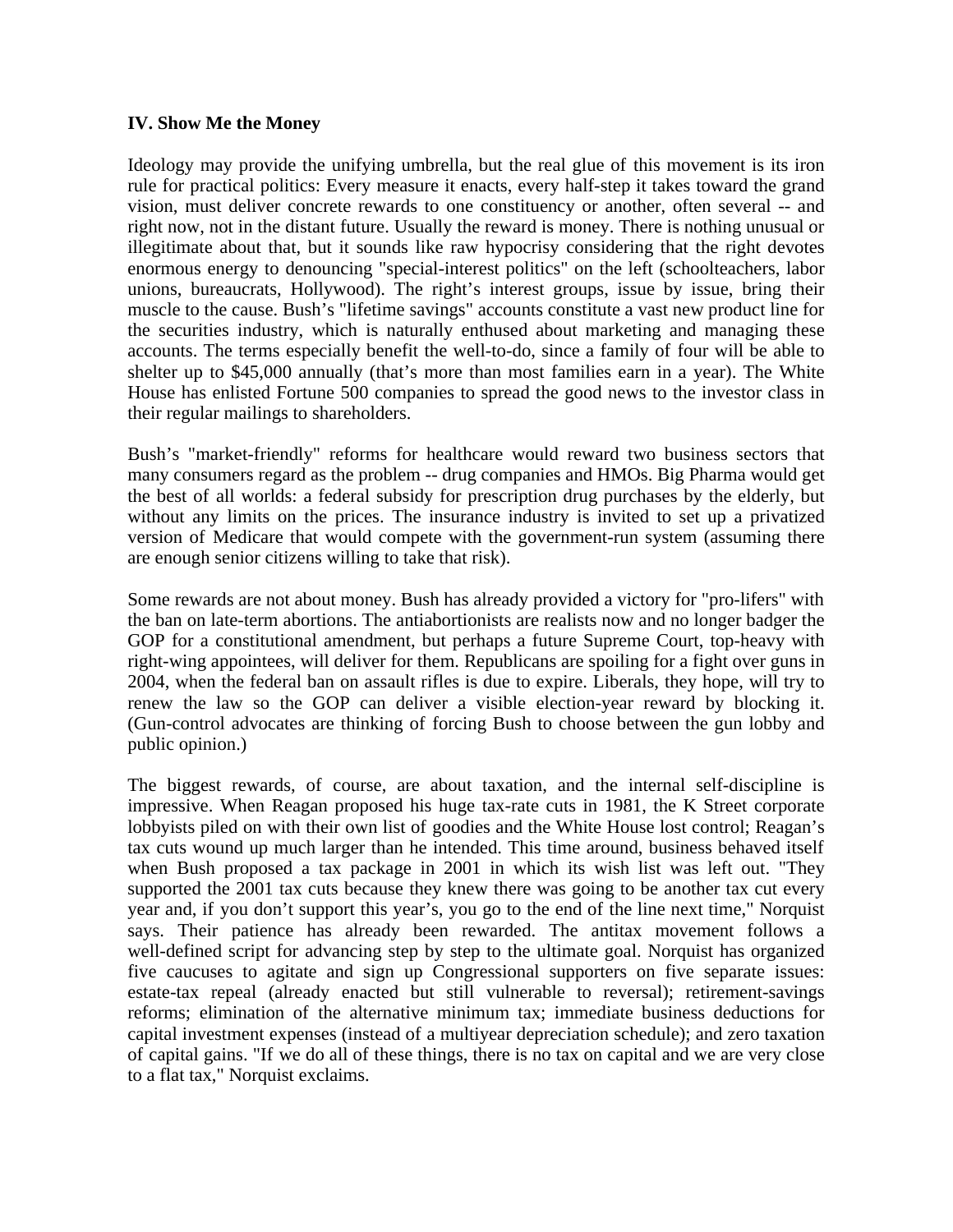The road ahead is far more difficult than he makes it sound, because along the way a lot of people will discover that they are to be the losers. In fact, the McKinley vision requires vast sectors of society to pay dearly, and from their own pockets. Martin Anderson has worked through the flat-tax arithmetic many times, and it always comes out a political loser. "The conservatives all want to revolutionize the tax system, frankly because they haven't thought it through," Anderson says. "It means people from zero to \$35,000 income pay no tax and anyone over \$150,000 is going to get a tax cut. The people in between get a tax increase, unless you cut federal spending. That's not going to happen."

Likewise, any substantial consumption tax does severe injury to another broad class of Americans -- the elderly. They were already taxed when they were young and earning and saving their money, but a new consumption tax would now tax their money again as they spend it. Lawrence Lindsey, Bush's former economic adviser, has advocated a consumption-based flat tax that would probably require a rate of 21 percent on consumer purchases (like a draconian sales tax). He concedes, "It would be hitting the current generation of elderly twice. So it would be a hard sell."

"School choice" is also essentially a money issue, though this fact has been obscured by the years of Republican rhetoric demonizing the public schools and their teachers. Under tuition vouchers, the redistribution of income will flow from all taxpayers to the minority of American families who send their children to private schools, religious and secular. Those children are less than 10 percent of the 52 million children enrolled in K-12. You wouldn't know it from reading about the voucher debate, but the market share of private schools actually declined slightly during the past decade. The Catholic parochial system stands to gain the most from public financing, because its enrollment has declined by half since the 1960s (to 2.6 million). Though there was some growth during the 1990s, it was in the suburbs, not cities. Other private schools, especially religious schools in the South, grew more during the past decade (by about 400,000), but public schools expanded far faster, by 6 million. The point is, the right's constituency for "school choice" remains a small though fervent minority.

Conservatives have cleverly transformed the voucher question into an issue of racial equality -- arguing that they are the best way to liberate impoverished black children from bad schools in slum surroundings. But educational quality notwithstanding, it is not self-evident that private schools, including the Catholic parochial system, are disposed to solve the problem of minority education, since they are highly segregated themselves. Catholic schools enroll only 2.5 percent of black students nationwide and, more telling, only 3.8 percent of Hispanic children, most of whom are Catholic. In the South hundreds of private schools originated to escape integration and were supported at first by state tuition grants (later ruled unconstitutional). "School choice," in short, might very well finance greater racial separation -- the choice of whites to stick with their own kind -- and at public expense.

The right's assault on environmental regulation has a similar profile. Taking the lead are small landowners or Western farmers who make appealing pleas to be left alone to enjoy their property and take care of it conscientiously. Riding alongside are developers and major industrial sectors (and polluters) eager to win the same rights, if not from Congress then the Supreme Court. But there's one problem: The overwhelming majority of Americans want stronger environmental standards and more vigorous enforcement.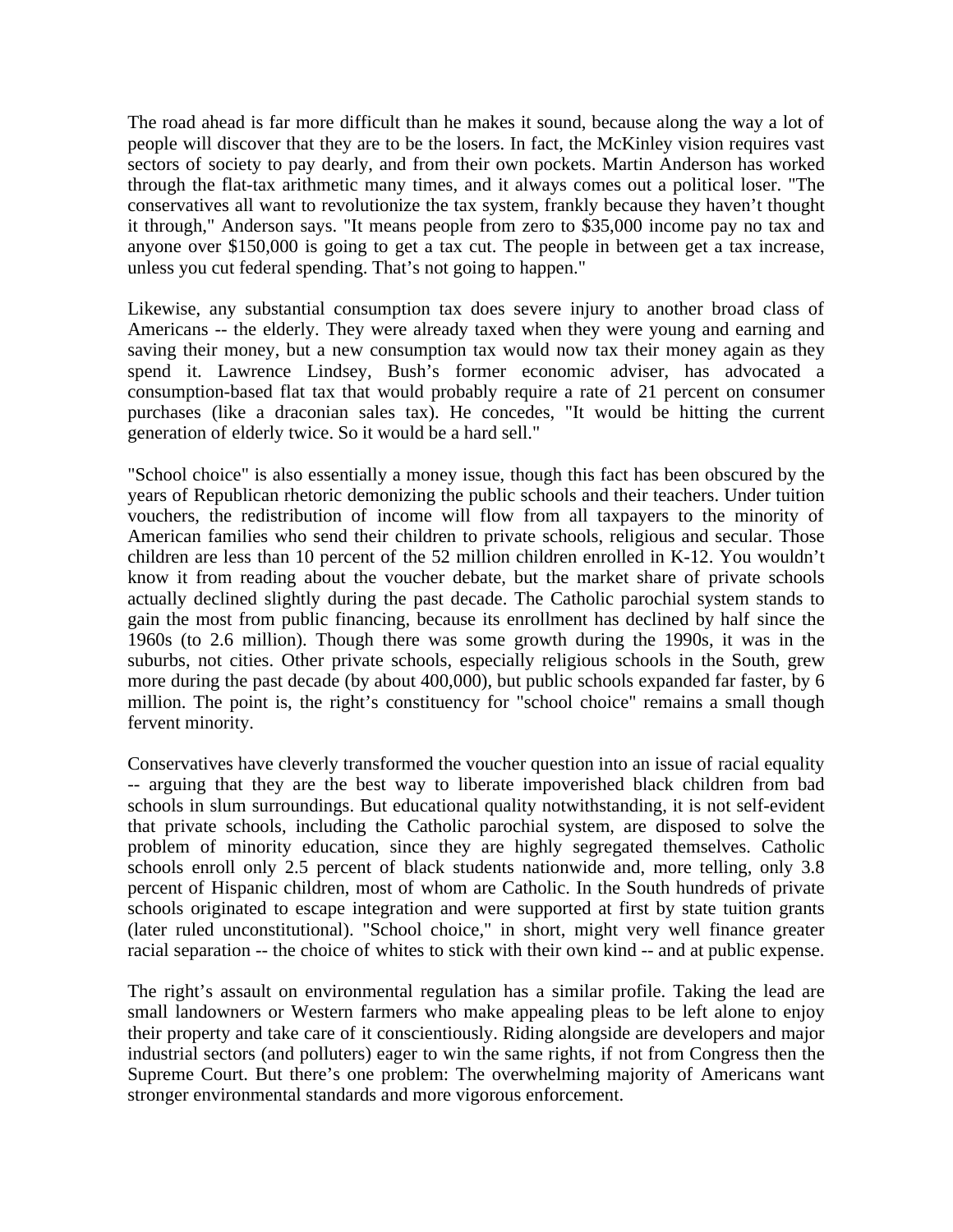## **V. Are They Right About America?**

"Leave me alone" is an appealing slogan, but the right regularly violates its own guiding principle. The antiabortion folks intend to use government power to force their own moral values on the private lives of others. Free-market right-wingers fall silent when Bush and Congress intrude to bail out airlines, insurance companies, banks -- whatever sector finds itself in desperate need. The hard-right conservatives are downright enthusiastic when the Supreme Court and Bush's Justice Department hack away at our civil liberties. The "school choice" movement seeks not smaller government but a vast expansion of taxpayer obligations. Maybe what the right is really seeking is not so much to be left alone by government but to use government to reorganize society in its own right-wing image. All in all, the right's agenda promises a reordering that will drive the country toward greater separation and segmentation of its many social elements -- higher walls and more distance for those who wish to protect themselves from messy diversity. The trend of social disintegration, including the slow breakup of the broad middle class, has been under way for several decades -- fissures generated by growing inequalities of status and well-being. The right proposes to legitimize and encourage these deep social changes in the name of greater autonomy. Dismantle the common assets of society, give people back their tax money and let everyone fend for himself.

Is this the country Americans want for their grandchildren or great-grandchildren? If one puts aside Republican nostalgia for McKinley's gaslight era, it was actually a dark and troubled time for many Americans and society as a whole, riven as it was by harsh economic conflict and social neglect of everyday brutalities.

Autonomy can be lonely and chilly, as millions of Americans have learned in recent years when the company canceled their pensions or the stock market swallowed their savings or industrial interests destroyed their surroundings. For most Americans, there is no redress without common action, collective efforts based on mutual trust and shared responsibilities. In other words, I do not believe that most Americans want what the right wants. But I also think many cannot see the choices clearly or grasp the long-term implications for the country.

This is a failure of left-liberal politics. Constructing an effective response requires a politics that goes right at the ideology, translates the meaning of Bush's governing agenda, lays out the implications for society and argues unabashedly for a more positive, inclusive, forward-looking vision. No need for scaremongering attacks; stick to the well-known facts. Pose some big questions: Do Americans want to get rid of the income tax altogether and its longstanding premise that the affluent should pay higher rates than the humble? For that matter, do Americans think capital incomes should be excused completely from taxation while labor incomes are taxed more heavily, perhaps through a stiff national sales tax? Do people want to give up on the concept of the "common school" -- one of America's distinctive achievements? Should property rights be given precedence over human rights or society's need to protect nature? The recent battles over Social Security privatization are instructive: When the labor-left mounted a serious ideological rebuttal, well documented in fact and reason, Republicans scurried away from the issue (though they will doubtless try again).